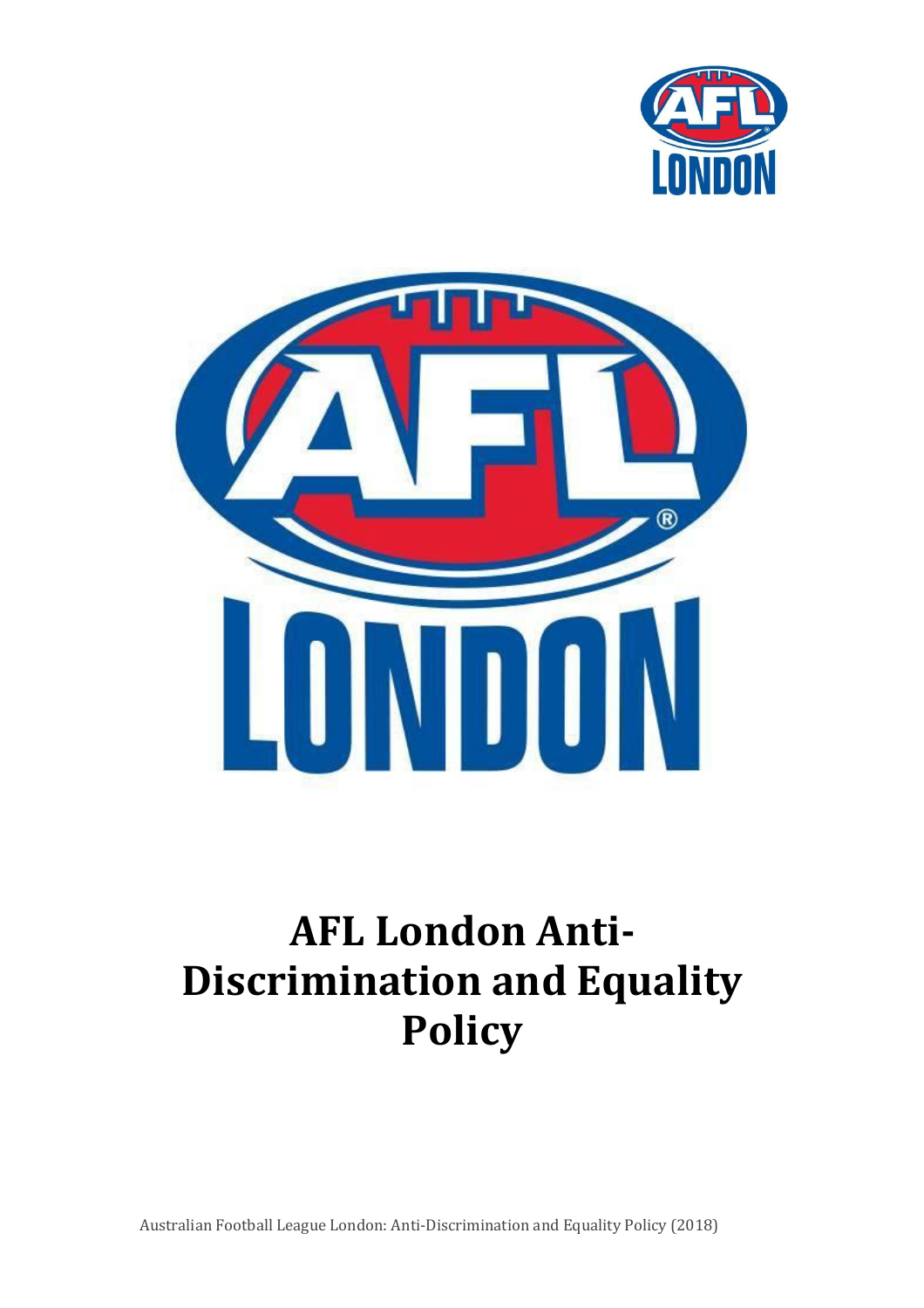

### **Contents**

- **1. Introduction**
- **2. Policy context**
- **3. Strategic context**
- **4. The AFL England equality and diversity vision**
- **5. Actions**
- **6. Discrimination, harassment and victimisation**
- **7. Responsibility and implementation**
- **8. Communication**
- **9. Monitoring and evaluation**
- **10. Disciplinary and grievance**

### **1. Introduction**

1.1 AFL London is the Governing Body for the sport of Australian Rules Football in within the London region.

1.2. AFL London has a moral obligation and duty to represent the diverse membership it works with. To address inequalities in our sport and become truly representative of the membership we serve, we will promote equality of opportunity in all our activities.

1.3 AFL London is fully committed to the principles of diversity and equality of opportunity and is responsible for ensuring that no one associated with the sport (including applicant, employee, volunteer, member or other) receives less favourable treatment on the grounds of any protected characteristics. These include age, gender, disability, race, ethnic origin, nationality, parental or marital status, pregnancy and maternity, religion or belief, socioeconomic status, caring responsibilities or sexual orientation, trade union membership or political belief.

1.4 The AFL London Executive Committee will lead this commitment to develop an organisational culture which values not just people from all sections of the community, but the contribution each individual and diverse organisation can make to our work. We will ensure that our policies and practices are constantly monitored, reviewed and updated to achieve this.

1.5 This policy has been produced to prevent any direct or indirect discrimination or other unfair treatment, whether intentional or unintentional, against anyone associated with English Australian Rules Football.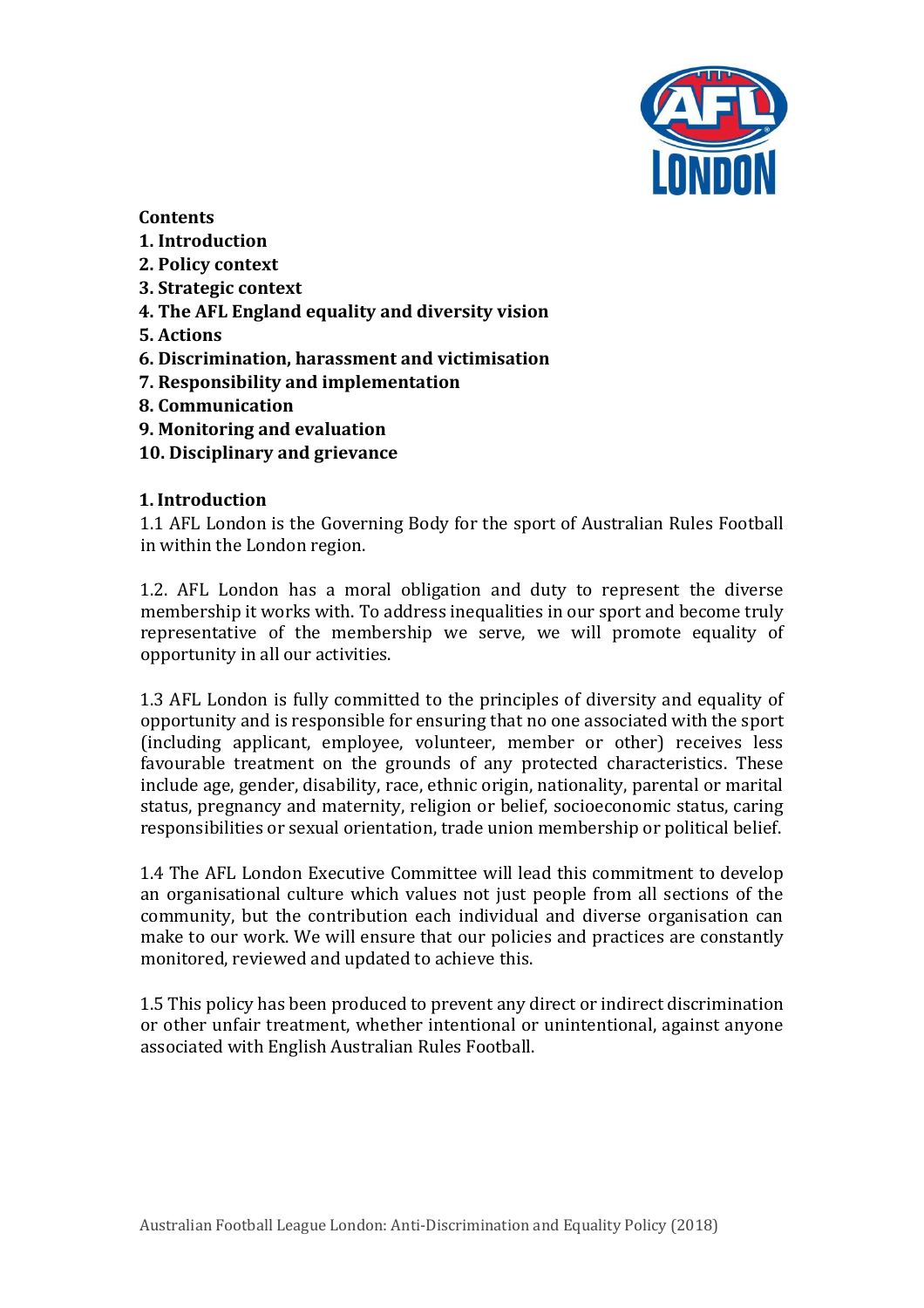

# **2. Policy context**

2.1 Socio-economic and demographic trends in the UK show that the population is ageing, becoming more ethnically diverse and more mobile. Equality and diversity issues are high on the government agenda and form a key tenet of policy development.

2.2 National and regional research studies, reports and initiatives all continue to present a picture of under-representation in sport by these key equality strands. Furthermore, this agenda is supported by legislation, which introduces major responsibilities and rights for groups who commonly experience disadvantage.

2.3 AFL London will abide by the letter of, and apply the spirit of The Equality Act (2010), which seeks to place all relevant equality legislation in one location and includes the aims of the following historic acts:

- Equal Pay Act 1970 (Amended)
- Rehabilitation of Offenders Act 1974
- Sex Discrimination Acts 1975, 1986 & Gender Re-assignment Regulations 1999
- Race Relations Act 1976 and Amendment Regulations 2003 and the Race Relations Amendment Act 2000
- Disability Discrimination Act 1995 and Amendments 2005
- Human Rights Act 1998
- Children Act 1998
- Employment Equality (Sexual Orientation) Regulations 2003
- Employment Equality (Religion and Belief) Regulations 2003
- Gender Recognition Act 2004
- Civil Partnership Act 2004
- The Employment Equality (Sex Discrimination) Regulations 2005
- Employment Equality (Age) Regulation 2006
- Racial and Religious Hatred Act 2006

#### **3. Strategic context**

3.1 AFL London's mission is to maximise the contribution of volunteers to the development of the sport in England. With thousands of members representing players, coaches, referees, and volunteers, AFL London exists to raise and maintain standards of Australian Rules Football through advice, education, training and publications. The diversity agenda presents opportunities to recognise and celebrate difference, provide products and services that respond to differing needs and preferences, and promote skilled and diverse workforces. As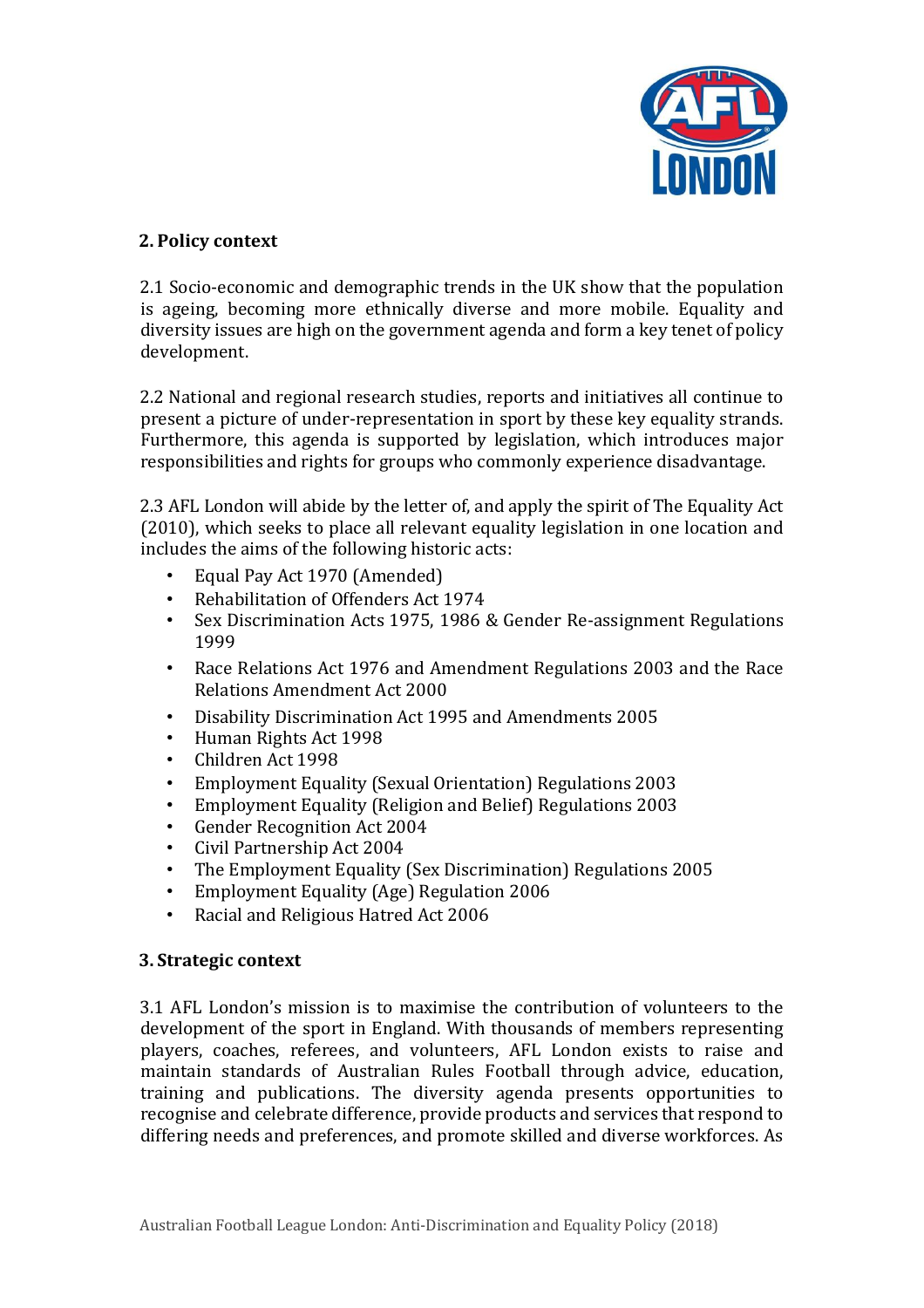

a representative organisation and a body that seeks to influence the policy agenda, AFL London recognises the importance of embracing equality and diversity issues.

### **4. The AFL London equity and diversity vision**

4.1 From an equality and diversity perspective, AFL London will be a truly open, accessible and diverse organisation. AFL London will become a body that everybody can embrace and participate in, regardless of their background.

4.2 Furthermore, our objective is to ensure that everyone can participate fully and contribute their best to the work of AFL London, and do not feel excluded from being able to do so.

4.3 AFL London is committed to ensuring that the sport in London is available to everyone without unfairness.

4.4 To achieve this we will ensure that:

- Our governance and representative structures are open and encourage participation from a wide range of people within the sport;
- We will identify and eliminate unnecessary barriers to entry and opportunities within our sport, save from any legal or regulatory impediment;
- Our education and membership policies provide access points for everyone;
- Our professional development and policy activities are accessible and relevant to everyone;
- AFL London personnel understand the strategic vision and are equipped with the necessary skills and support to ensure we meet our objectives;
- We communicate our message effectively and appropriately so that people understand the AFL London commitment to equality and diversity;
- We are accountable for our actions.

# **5. Actions**

5.1 Specifically, AFL London is committed to the following actions:

- Producing, maintaining and progressing an action plan to ensure delivery of this policy;
- Ensuring the objectives of the Action Plan are owned by the AFL London Executive Committee, and are written to 'SMARTER' standards – Specific; Measurable; Agreed; Realistic; Timed; Exciting; Reviewed;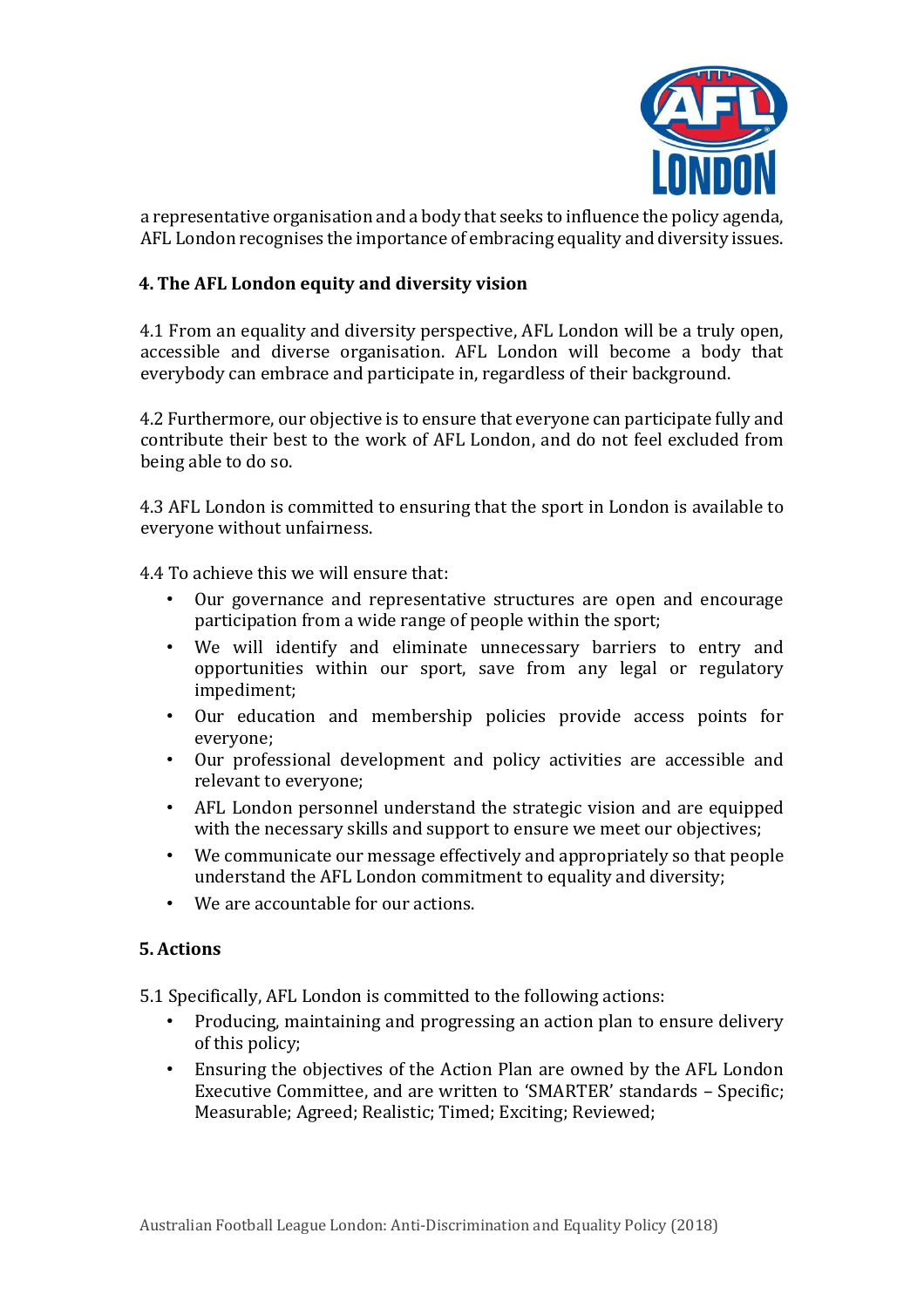

- Ensuring that AFL London's constituent directorates are included within the action plan, and that the plan is subject to constant assurance and review;
- Recognising that positive action to tackle under-representation is a key tool for delivery;
- Close adherence to The Equality Standard for Sport: A Framework for Sport (Sport England, 2004) to ensure that we can chart our continuous improvement against relevant standards. Additionally, AFL London will measure and monitor performance in eliminating discrimination and in implementing good practice. AFL London will monitor this policy annually and review it every two years. As a minimum AFL London, will collect equality profiling information against the criteria set out in the Equality Standard for Sport annually and conduct an equality impact assessment of this and other relevant policies every two years.

#### **6. Discrimination, harassment and victimisation**

6.1 AFL London is committed to ensuring that its employees, contractors, members, participants and volunteers can conduct their activities free from harassment or intimidation.

6.2 Decisions made about any individual, will be those that, as well as being consistent with relevant legislation, are necessary to the proper performance of the objective concerned.

6.3 AFL London regards discrimination, harassment or victimisation as serious misconduct and any employee, volunteer or member who discriminates against, harasses or victimises any other person will be liable to appropriate disciplinary action within the parameters of the Disciplinary Code.

#### **7. Responsibility and implementation**

The following responsibilities will apply:

7.1 The Executive Committee is responsible for ensuring that this Equality Policy is followed and to deal with any actual or potential breaches.

7.2 There will be a nominated 'Equality Champion' at Committee level who has the overall responsibility for the implementation of the Equality Policy and for achieving the equality action plan (these responsibilities are clearly detailed within relevant job descriptions and work programmes). If no one is nominated for this position, the Chairman must undertake this role.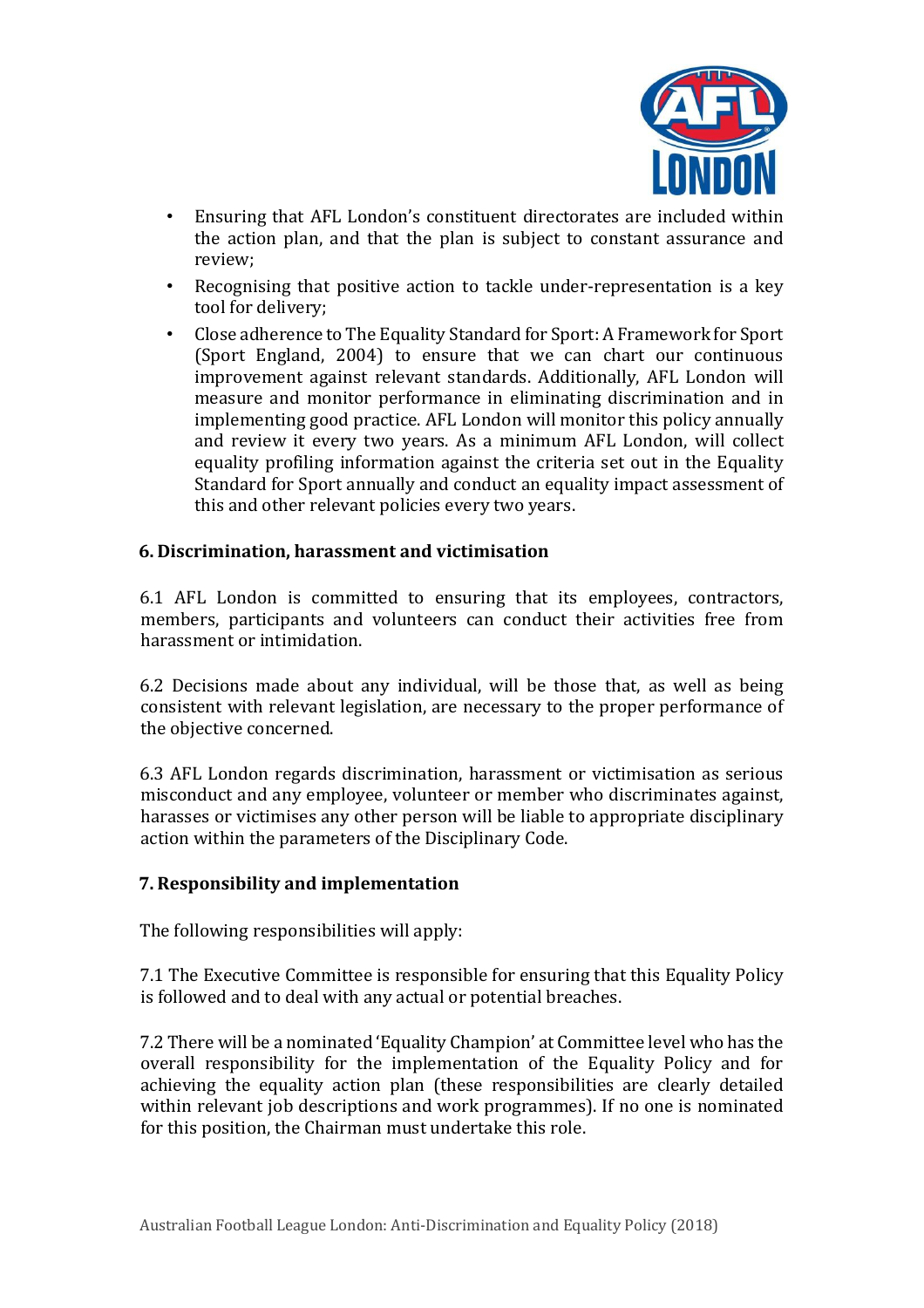

7.3 All employees, volunteers, members and participants have responsibilities to respect, act in accordance with and thereby support and promote the spirit and intentions of the policy. Where appropriate, individual work programmes will be amended to include equality related tasks.

7.4 The new/amended policy will be implemented immediately following Committee agreement. At a corporate level, it will result in the following

- A copy of this document will be available to all staff (both permanent and contract), members, coaches, referees and volunteers of AFL London;
- AFL London will ensure that its employment and selection practices are non-discriminatory;
- No applicant for any position within AFL London or its associates will be placed at a disadvantage by requirements or conditions which are not necessary to the performance of the position;
- A planned approach will be adopted to eliminate discriminatory barriers;
- AFL London will ensure that consultants and advisers demonstrate their commitment to the principles and practice of equality. This will also apply to contractors and procurement policies and practices.

### **8. Communication**

8.1 The new/revised policy will be communicated in the following ways:

- It will be part of a AFL ENGLAND Handbook (AFL London Rules for Member Organisations) and reference will be made to it in the Disciplinary Code;
- It will be covered in all staff and volunteer induction training;
- All members will be made aware of the policy's existence when they join, and a summary of any revisions will be published in AFL London newsletters;
- It will be available on the website of the Governing Body and, in particular, referenced within a section dedicated to diversity and equality on the AFL London website;
- All AFL London participants will be eligible to contribute to policy review procedures.

# **9. Monitoring and evaluation**

9.1 This policy will remain valid until a proposal or legislative change prompts a review or amendment. In the absence of this, a formal review will take place every two years.